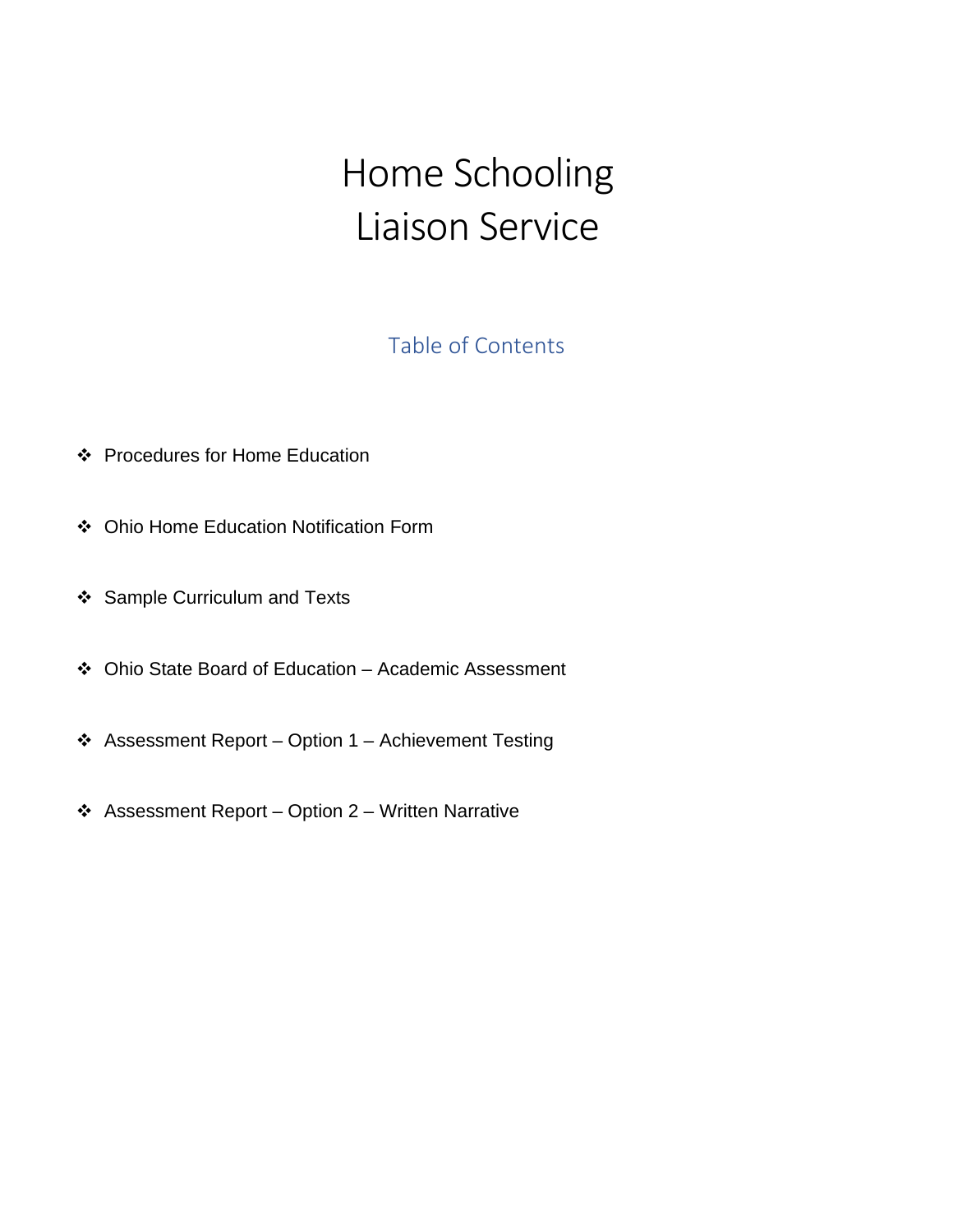# PROCEDURES FOR HOME EDUCATION

- 1. Parents electing to provide home education need to complete the attached forms and submit required information as directed in the form.
- 2. Completed forms will be mailed thru U.S. Mail or emailed to the Hamilton County Educational Service Center for review.
- 3. The status of the notification will be made by HCESC within fourteen calendar days of receipt of the application. The parents and local superintendent will be notified of the determination in writing.
- 4. The local superintendent shall be notified of applications being held, appeals, or other action taken.
- 5. Academic assessment will be conducted in accordance with Rule 3301-34-04, which could include the parent choosing to have standardized testing conducted as part of the school district's scheduled testing program, at no cost to the parent. The time and testing shall be established by the school district with the results forwarded to the Hamilton County Educational Service Center.
- 6. Any child enrolling in the public school from a home education program shall be appropriately placed by the local school district. The local district may use annual assessment information kept by the Hamilton County Educational Service Center to assist in placement determination.

Catherine Schulte Hamilton County Educational Service Center 11083 Hamilton Avenue Cincinnati, OH 45231 [catherine.schulte@hcesc.org](mailto:catherine.schulte@hcesc.org) 513-674-4241



Solving your challenges. Simplifying your life.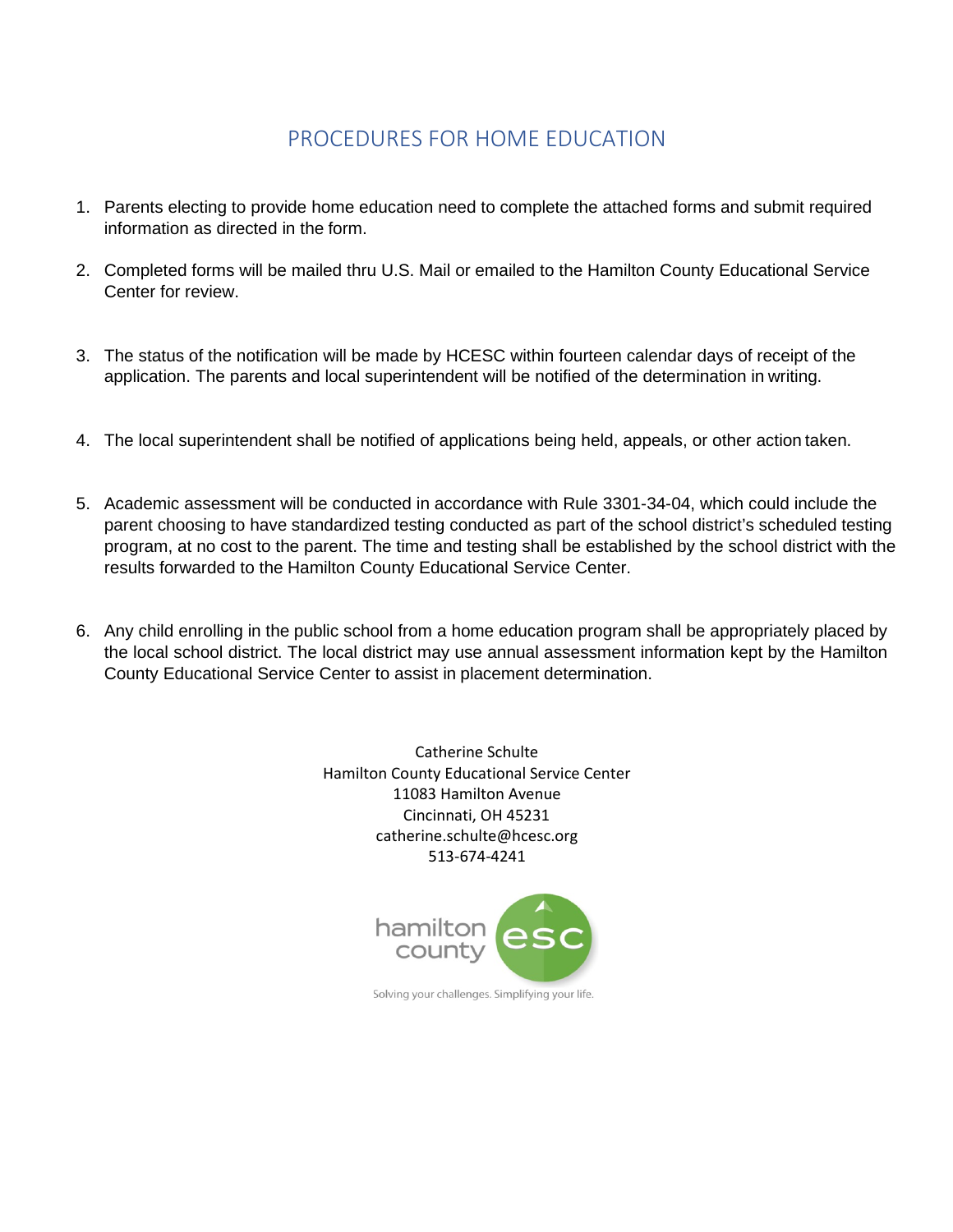

The purpose of the rules in this chapter is to prescribe conditions governing the issuance of excuses from school attendance under section 3321.04 of the Ohio Revised Code, to provide for the consistent application thereof throughout the state by superintendents, and to safeguard the primary right of parents to provide the education for their child (ren). Home education must be in accordance with the law.

# HOME EDUCATION NOTIFICATION FORM 3301-34-02 STATEMENT OF PURPOSE

# **3301-34-02 NOTIFICATION**

A parent who elects to provide home education shall supply the following information to the superintendent of the public school district where the parent resides:

|    |                                                                                                                                                             |             | 1. School year for which notification is made: ________________District of Residence_______________     |                                                                                                                           |  |
|----|-------------------------------------------------------------------------------------------------------------------------------------------------------------|-------------|---------------------------------------------------------------------------------------------------------|---------------------------------------------------------------------------------------------------------------------------|--|
|    | Is this the first year of home schooling?                                                                                                                   |             | <u>vest</u>                                                                                             | no                                                                                                                        |  |
| 2. |                                                                                                                                                             |             | Name of Parent(s) example and the contract of Parent (s) and the contract of the contract of Parent (s) |                                                                                                                           |  |
|    |                                                                                                                                                             |             |                                                                                                         |                                                                                                                           |  |
|    |                                                                                                                                                             |             |                                                                                                         |                                                                                                                           |  |
|    |                                                                                                                                                             |             |                                                                                                         | (Optional: It is recommended that contact information be provided should questions/problems arise with your application.) |  |
| 3. | Name, address and telephone number of person(s) who will be teaching the child subjects set forth in section (5)<br>of this rule, if other than the parent: |             |                                                                                                         |                                                                                                                           |  |
|    |                                                                                                                                                             |             |                                                                                                         |                                                                                                                           |  |
|    |                                                                                                                                                             |             |                                                                                                         |                                                                                                                           |  |
|    |                                                                                                                                                             |             |                                                                                                         |                                                                                                                           |  |
|    |                                                                                                                                                             |             |                                                                                                         |                                                                                                                           |  |
| 4. | Full name and birth date of child(ren) to be educated at home:                                                                                              |             |                                                                                                         |                                                                                                                           |  |
|    | <b>First Name</b>                                                                                                                                           | Middle Name | Last Name                                                                                               | Date of Birth 00/00/0000                                                                                                  |  |
|    |                                                                                                                                                             |             |                                                                                                         |                                                                                                                           |  |
|    |                                                                                                                                                             |             |                                                                                                         |                                                                                                                           |  |
|    |                                                                                                                                                             |             |                                                                                                         |                                                                                                                           |  |
|    |                                                                                                                                                             |             |                                                                                                         |                                                                                                                           |  |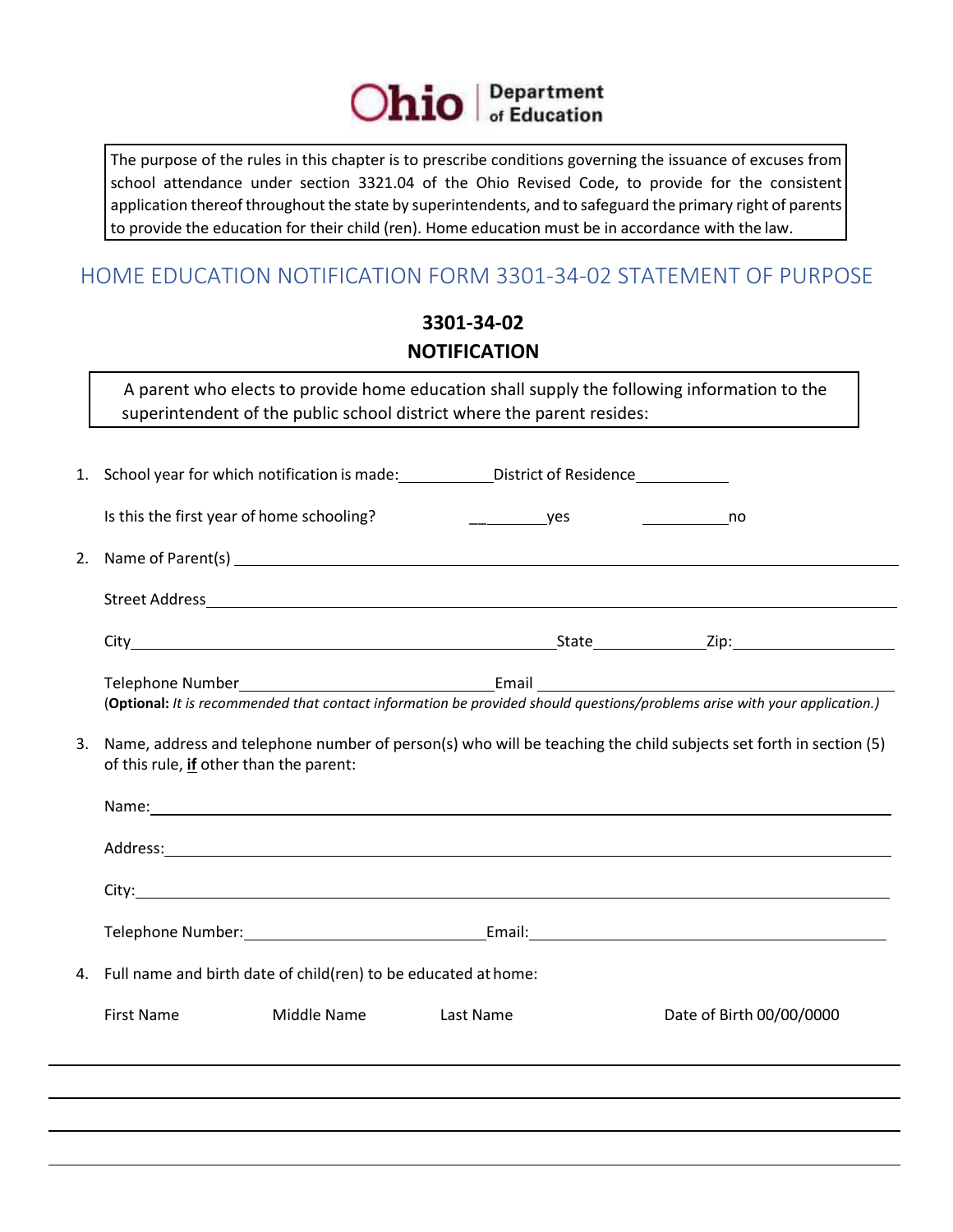#### 5. Assurances:

 $\blacksquare$  $\overline{\phantom{0}}$ 

|        | Assurance that home education will include the following, except that home education shall not be<br>required to include any concept, topic, or practice that is in conflict with sincerely held religious beliefs<br>of the parent: (a) Language, reading, spelling and writing: (b) Geography, history of the United States,<br>and Ohio, and national, state and local government; (c) Mathematics; (d) Science; (e) Health; (f)<br>Physical education; $(g)$ Fine arts, including music; and $(h)$ First aid, safety and fire prevention.                                                                                                                      |  |  |  |
|--------|--------------------------------------------------------------------------------------------------------------------------------------------------------------------------------------------------------------------------------------------------------------------------------------------------------------------------------------------------------------------------------------------------------------------------------------------------------------------------------------------------------------------------------------------------------------------------------------------------------------------------------------------------------------------|--|--|--|
| 6.     | Assurances Detailed::                                                                                                                                                                                                                                                                                                                                                                                                                                                                                                                                                                                                                                              |  |  |  |
| $\Box$ | Brief outline of intended curriculum for the current year. Such outline is for informational purposes only.                                                                                                                                                                                                                                                                                                                                                                                                                                                                                                                                                        |  |  |  |
| $\Box$ | List of (a) textbooks; (b) correspondence courses; (c) commercial curricula; or (d) other basic teaching materials that the parent intends to<br>use for home education. Such list is for informational purposes only.                                                                                                                                                                                                                                                                                                                                                                                                                                             |  |  |  |
| $\Box$ | Assurance that the child will be provided a minimum of nine hundred hours of home education each school year.                                                                                                                                                                                                                                                                                                                                                                                                                                                                                                                                                      |  |  |  |
| $\Box$ | Assurance that the home education teacher has one of the following qualifications: (a) A high school diploma; or (b) The certificate of high<br>school equivalence; or (c) standardized test scores that demonstrate high school equivalence; or (d) Other equivalent credential found appro-<br>priate by the superintendent; or (e) Lacking the above, the teacher must work under the direction of a person holding a baccalaureate degree<br>from a recognized college until the child's or children's test results demonstrate reasonable proficiency or until the home teacher obtains a<br>high school diploma or a certificate of high school equivalence. |  |  |  |
| □      | The parent (s) shall affirm the above information supplied with his or her signature prior to providing it to the superintendent.                                                                                                                                                                                                                                                                                                                                                                                                                                                                                                                                  |  |  |  |

**Signature of Affirmation by the Parent Date**

### **3301-34-04 Academic Assessment**

- **(A)** The parent (s) shall send to the superintendent an academic assessment report of the child for the **previous school year at the time of supplying subsequent notification.**
- **(B)** The academic assessment report shall include one of the following:

**(1)**Results of a nationally normed, standardized achievement test; or

- **(2)** A written narrative prepared by a certified teacher or a person mutually agreed upon by the parents (s) and the superintendent, indicating that a portfolio of the child's work has been reviewed by that person and that the progress demonstrated for the year is in accordance with the child's abilities; or
- **(3)** An alternative academic assessment mutually agreed upon by the parent andsuperintendent.

#### **SEND THIS COMPLETED HOME EDUCATION NOTIFICATION FORM**

**TO YOUR LOCAL RESIDENT PUBLIC SCHOOL DISTRICT SUPERINTENDENT**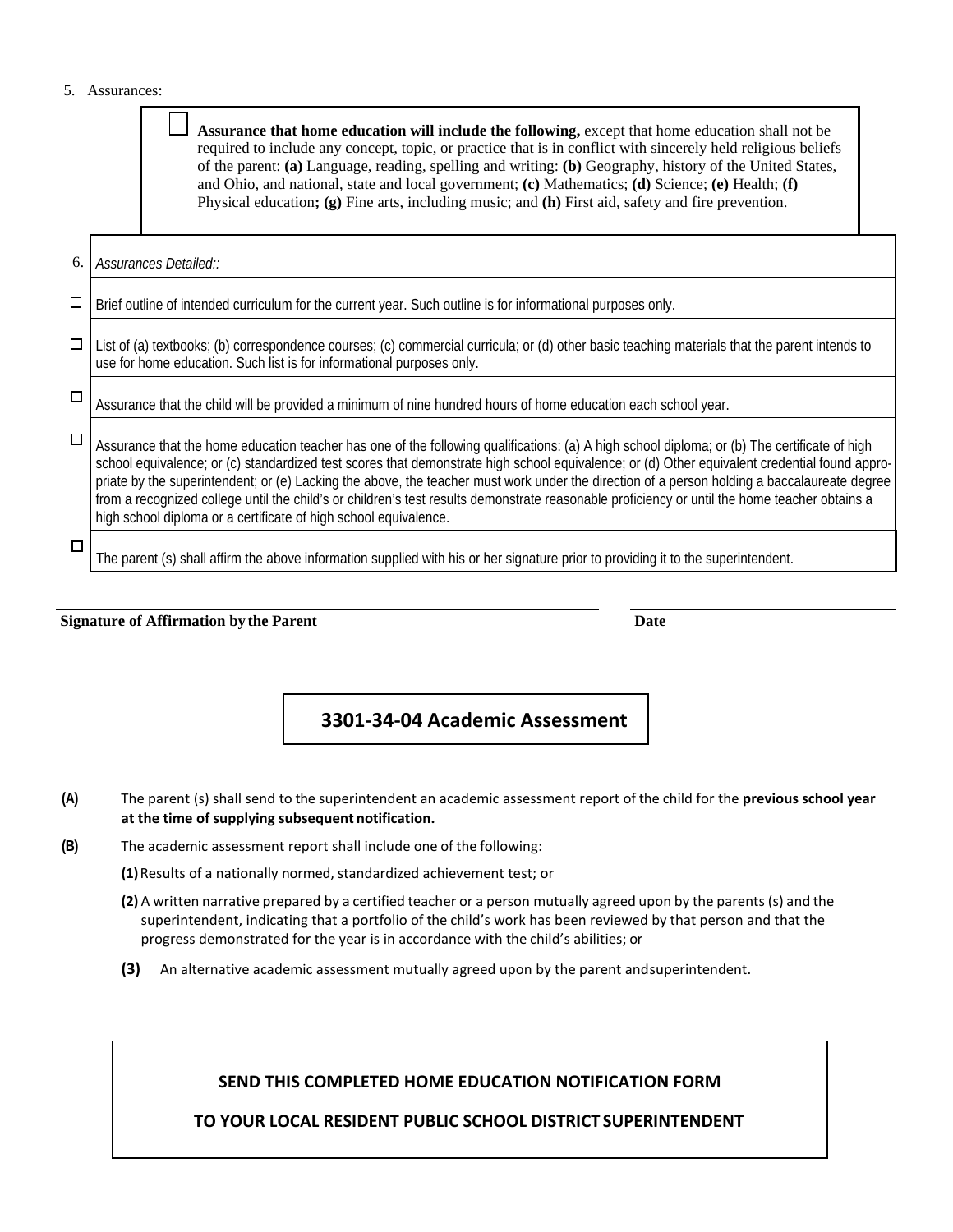# SAMPLE CURRICULUM AND TEXTS

Sometimes parents request examples of acceptable types of curriculum, or topics covered, to assist them in the completion of the Home Education Notification Form. Below are examples to guide parents. The samples are simply a guide and are not intended to be endorsements of any particular curriculum.

#### **NOTE: These are only samples to indicate the type of information needed**.

#### **Mathematics**:

| Textbook:                                | Mathematics Unlimited, Grades 3 and 4, Holt, Rinehart, & Winston                               |
|------------------------------------------|------------------------------------------------------------------------------------------------|
| <b>Additional Materials:</b>             | Mathematics Workbooks, Grades 3 & 4, Addison-Wesley                                            |
| Intended Curriculum<br>& Topics Covered: | Problem solving; fractions; metric measurement; averaging,<br>multiplication, number sentences |

#### **Science:**

| <b>Commercial Curricula:</b>             | A Beka Science 7 grade Additional                                                                                 |
|------------------------------------------|-------------------------------------------------------------------------------------------------------------------|
| Materials:                               | Library books on various subjects                                                                                 |
| Intended Curriculum &<br>Topics Covered: | Basic Physics: motion, forces, energy, sound and light, weather<br>systems, animal and plant kingdom, cell theory |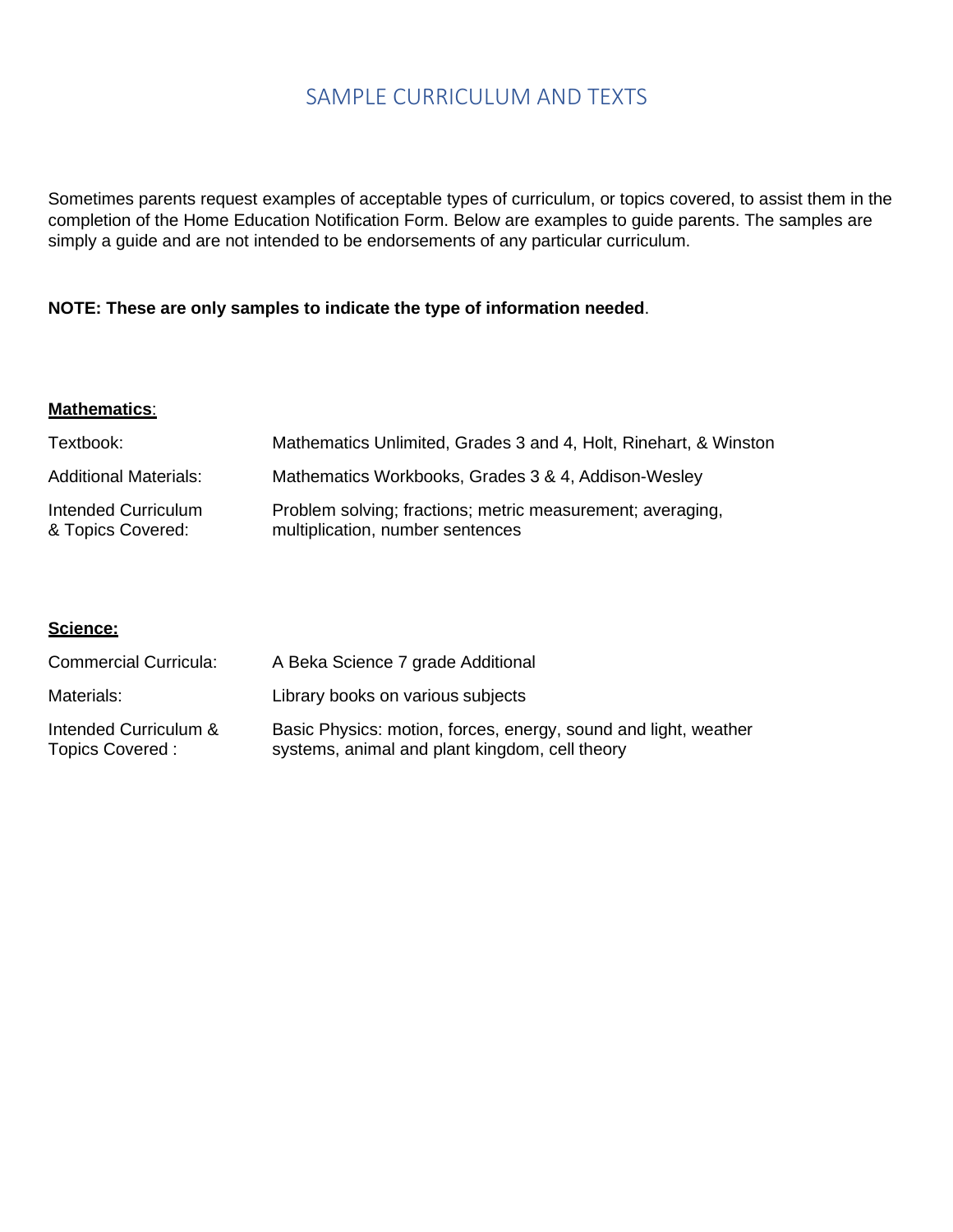#### **OHIO STATE BOARD OF EDUCATION Chapter 3301-34-04**

# ACADEMIC ASSESSMENT

- (A) The parent (s) shall send to the superintendent an academic assessment report of the child for the previous school year at the time of supplying subsequent notification.
- (B) The academic assessment report shall include one of the following:
	- (I) Results of a nationally normed standardized achievement test which meets the requirements set forth in rule 3301-12-02 of the administrative code.
		- (a) Such test shall be administered by:
			- (i) A certified teacher; or
			- (ii) Another person mutually agreed upon by the parent (s) and the superintendent; or
			- (iii) A person duly authorized by the publisher of the test
		- (b) Results should demonstrate reasonable proficiency as compared to other children in the district at the same grade level. Any child that has a composite score at or above the twenty-fifth percentile shall be deemed to be performing at a level of reasonable proficiency.
	- (2) A written narrative indicating that a portfolio of samples of the child's work has been reviewed and that the child's academic progress for the year is in accordance with the child's abilities.
		- (a) The written narrative shall be prepared by:
			- (i) A certified teacher; or
			- (ii) Other person mutually agreed upon by the parent (s) and the superintendent.
		- (b) The parent (s) shall be responsible for the payment of fees charged for the preparation of the narrative.
	- (3) An alternative academic assessment of the child's proficiency mutually agreed upon by the parent and the superintendent.
		- (a) If the parent(s) chooses to have the standardized testing conducted as part of the school district scheduled testing program, there shall be no cost to the parent(s). The time and location for testing shall be established by the school district.
		- (b) If the parent(s) chooses to have the standardized testing conducted privately, the parents shall pay for the testing. The parent(s) shall establish

## **3301-34-04 Academic Assessment**

*(A)* The parent(s) shall send to the superintendent an academic assessment report of the child for the *previous school year at the time of supplying subsequent notification.*

*(B)* The academic assessment report shall include one of the following: (attached)

- I. Results of a nationally normed, standardized achievement test, or
- 2. A written narrative, or
- 3. An alternative academic assessment

the time and location fortesting.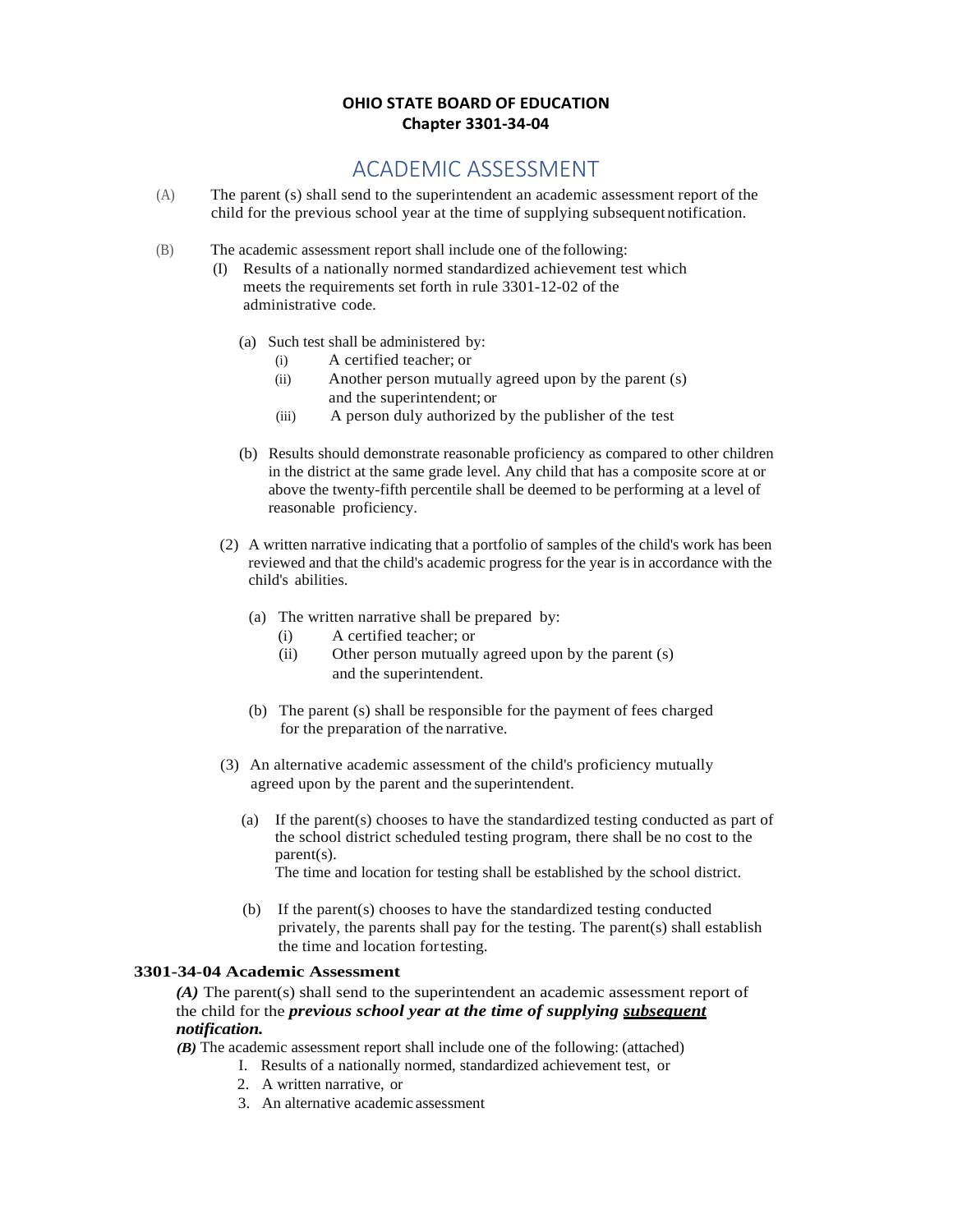# ACADEMIC ASSESSMENT REPORT

## **Option #1 Achievement Testing**

## **Administrative Code 3301-34-04**

- (A) The parent(s) shall send to the superintendent an academic assessment report of the child for the previous school year at the time of supplying subsequent notification.
- (B) The academic assessment report shall include one of the following:
	- 1. Results of a nationally normed, standardized achievement test which meets the requirements set forth in rule 3301-12-02 of the Administrative Code.
	- 2. Such test shall be administered by: a certified teacher, another person mutually agreed upon by the parent and superintendent, or a person duly authorized by the publisher of the test.
	- 3. Results should demonstrate reasonable proficiency as compared to other children in the district at the same grade level. Any child that has a composite score at or above the twenty-fifth percentile shall be deemed to be performing at a level of reasonable proficiency.

Accordingly:

Enclosed are the results of the (name of test)

For (Child's Name)

This test was administered by:

a certified teacher

another person mutually agreed upon by the parent(s) and the superintendent; **or**

a person duly authorized by the publisher of the test.

The results (percentile) demonstrate reasonable proficiency.